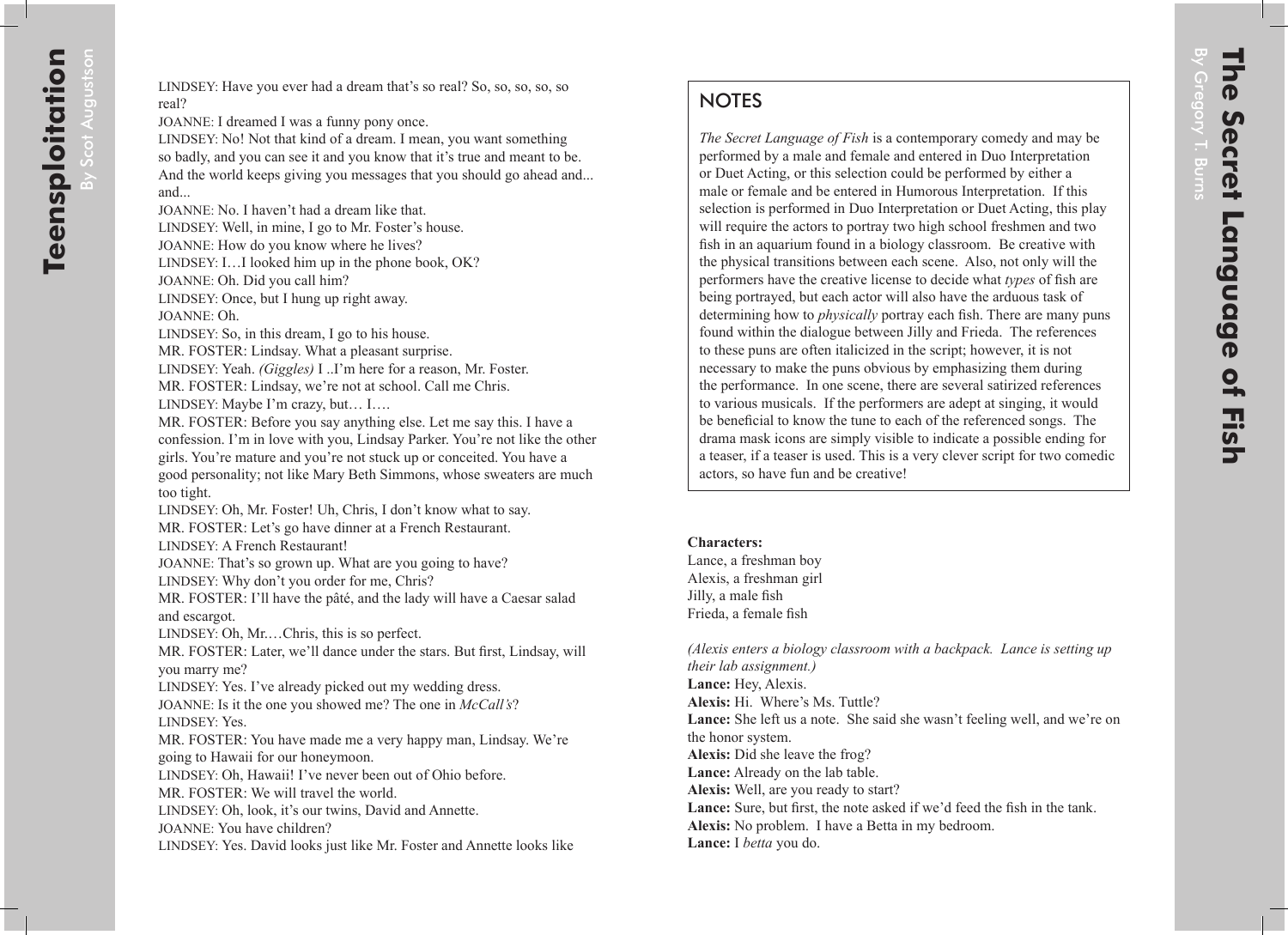$\overline{B}$ 

Gregory

T. Burns

**Alexis:** *(Not really laughing)* Ha ha ha. Lance, you're a regular David Letterman.

**Lance:** *(Sprinkling flakes into the aquarium)* Who's hungry for some fish flakes?

**Alexis:** They'd probably prefer ground up worms or something.

**Lance:** No, fish love these flakes. *(ala Tony the Tiger)* They're g-r-e-a-t! **Alexis:** *(Taking the fish food from Lance)* Let me see that. *(Reading the content label)* Yummy. Contains: Fish meal, dried yeast, dehulled soybean, Sorbitol, Lecithin… Trust me. They'd prefer worms.

**Lance:** *(Beat)* Do you think they communicate?

**Alexis:** *(Squatting, looking at the fish through the glass)* What? The fish? **Lance:** Yeah.

**Alexis:** They must. I'm sure all species do.

**Lance:** But how? They have no facial expressions. They probably don't even have a sense of humor. How do they communicate?

**Alexis:** I don't know. Maybe they have some sort of secret language or something.

**Lance:** Secret language?

**Alexis:** Sure. They're probably looking at us right now and thinking we're two of the oddest things they've ever seen.

*(Physical transition into the fish)*

**Jilly:** If only they knew. Right, Frieda? **Frieda:** Right, Jilly.

**Jilly:** *(Looking up at the floating fish flakes at the top of the tank)* Look! More fish flakes. *(Sarcastically)* Yum.

**Frieda:** *(Beat)* I'd rather have worms.



**Lance:** Well, I guess we'd better start dissecting our frog. **Alexis:** Sounds like a plan. The quicker we do it *(Lance immediately giggles*) the quicker it will be over. *(Beat, irritated)* The second I said those words, I knew you'd react that way.

**Lance:** *(Smiling)* What?

**Alexis:** I've yet to meet a freshman boy who doesn't turn an innocent comment into something dirty.

**Lance:** No, I'm sorry. I was just thinking about something funny. **Alexis:** Yeah? Like what?

**Lance:** Nothing.

**Alexis:** No, really, I want to know. I said, "The quicker we do it, the quicker it will be over." You started giggling the second I said, "Do it." *(Crosses arms)* So what were you thinking about that was so funny at *that*